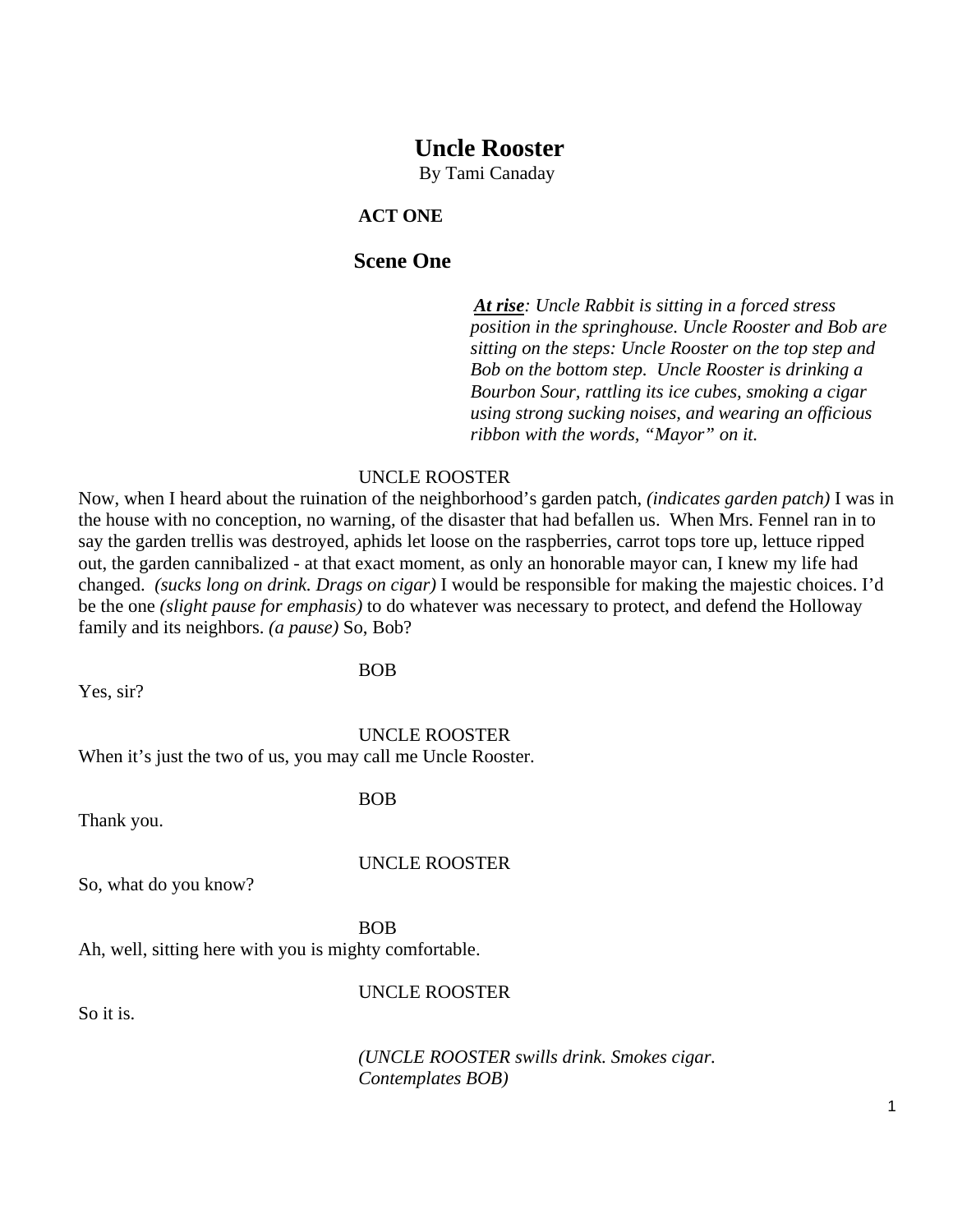### UNCLE ROOSTER

Once the neighborhood's garden patch was destroyed, there were all kinds of pressures put on me from above and from below, especially from above.

BOB

But Uncle I thought there weren't nobody above you.

*(UNCLE ROOSTER takes a world-weary sip from his drink)* 

#### UNCLE ROOSTER

I'm talking about responsibility and gumption. Those are the pressures from above. Until you're tested you don't know what you might do. I, however, knew exactly how to save us.

BOB

Put Uncle Rabbit away?

*(UNCLE RABBIT shifts his stress position)*

UNCLE ROOSTER

Now, Bob, you're rushing the story.

BOB

Sorry.

# UNCLE ROOSTER

Knowing the fundamentals, that's what. *(lowers voice)* When this great mission was demanded of me, I understood I was going to be asked to do things I might not do otherwise.

### BOB

Like what we done to Uncle Rabbit?

*(UNCLE ROOSTER gently clears his throat)*

#### UNCLE ROOSTER

After the rampage in the garden patch, when our very survival was in question, I turned to the fundamentals. And what are they, Bob? *(waits. No answer)* Fundamental number one: make the majestic choices. You see I was willing to make choices regardless of the outcome. Fundamental number two? *(waits. No answer)* There isn't one. Now then, lessons learned – what are they, Bob?

BOB

Ah, I'm finally going to be a part of the family business?

UNCLE ROOSTER

No. I mean yes. But look at the bigger picture. What is it?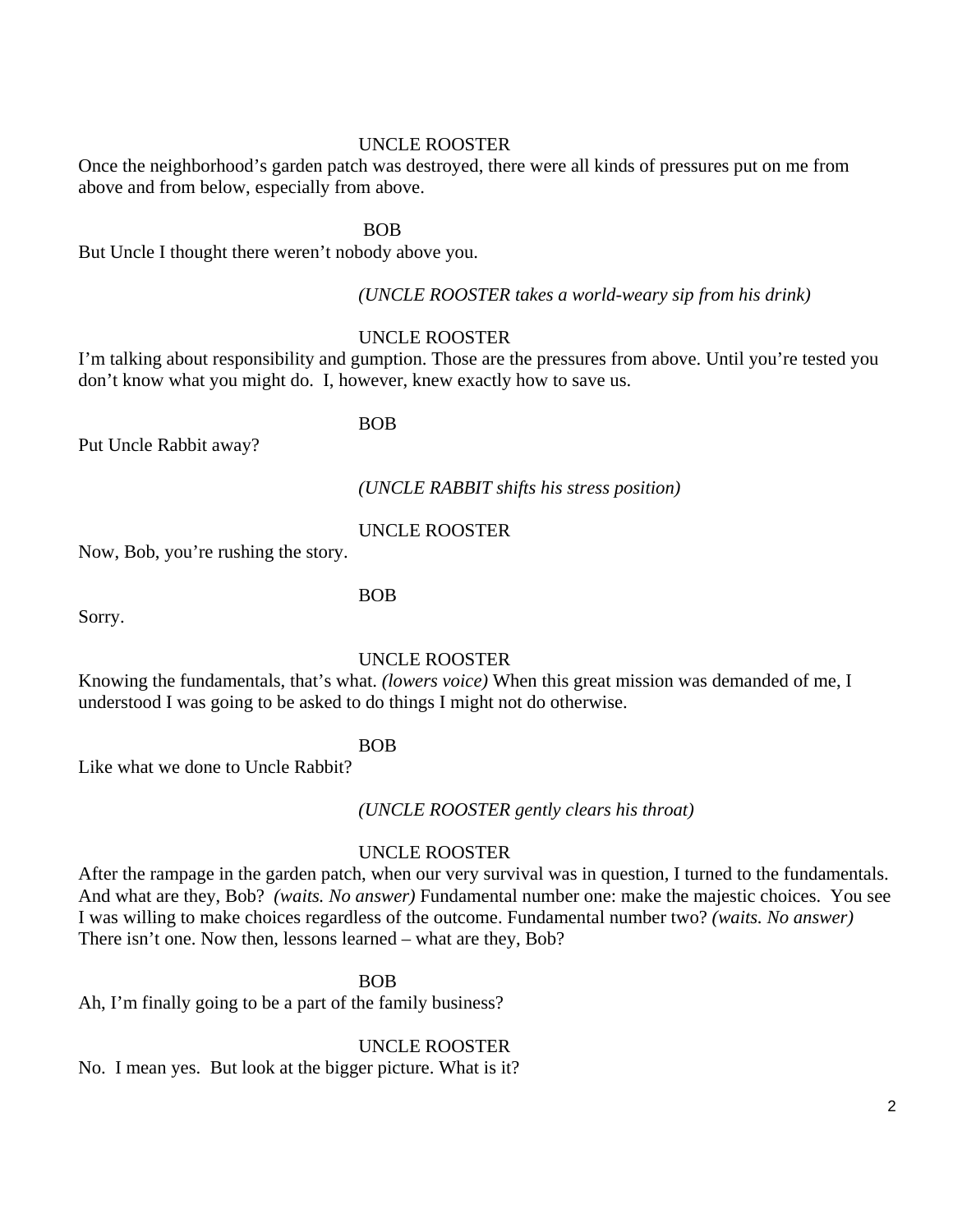BOB

Ah, hum-

# UNCLE ROOSTER

No further attacks! *(puts out cigar)* What's wrong with you? You're as daft as an ant walking underneath my shoe. I was responsible for keeping our family and the neighborhood safe.

BOB

Yes, yes! Why I sleep like a rat in its burrow at night.

# UNCLE ROOSTER

I don't deny there were some excesses.

*(Offstage LEON and MRS. FENNEL call out for UNCLE ROOSTER. He ignores them)* 

# UNCLE ROOSTER *(cont)*

But when a single clue goes unturned that can lead to catastrophe, one cannot dither about hurt feelings.

#### BOB

Shouldn't we answer them?

# UNCLE ROOSTER

No. Remember even with mistakes *(chuckles)* and we all make mistakes. You recall yours, Bob, don't you?

#### BOB

Yeah, well, I got punished for mine.

# UNCLE ROOSTER

Why the kitchen floor never looked cleaner or shinier. You and Faith did a mighty fine job. So, even if I failed a little here and there, my heart has always been in the right place in wanting to keep you and your sisters safe.

# BOB

Ah gees, Uncle, I know that's so. I do.

*(LEON and MRS. FENNEL burst onto the stage. MRS. FENNEL has a handbag draped over an arm. UNCLE ROOSTER and BOB jump up)* 

#### LEON

Heyo, Rooster.

MRS. FENNEL

To be sure, to be sure.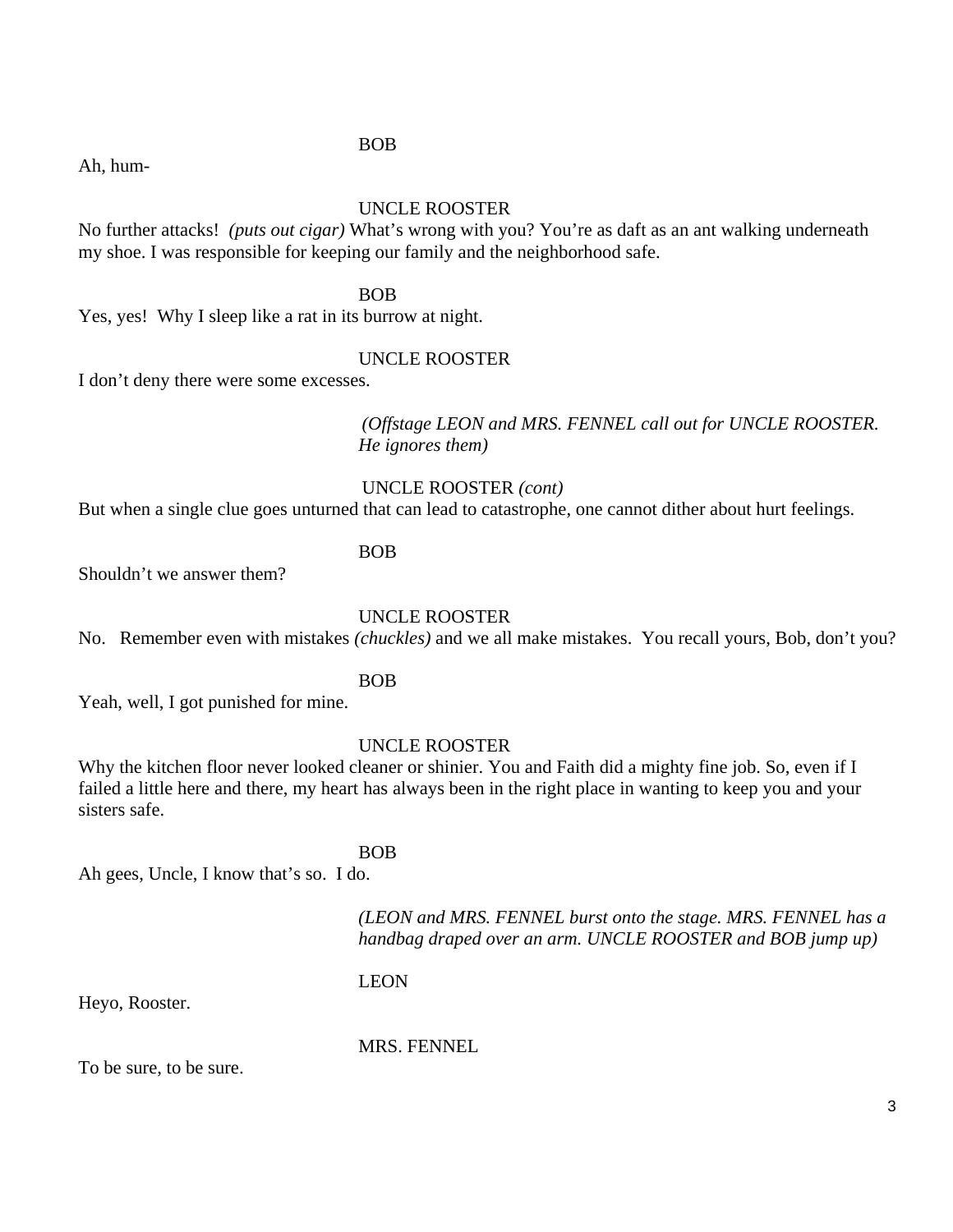#### LEON

Why didn't you answer us?

UNCLE ROOSTER

Why? Because my nephew and I were talking.

 LEON Sorry. But lordy Rooster, we need to talk to you now. Heyo, Bob.

Hello, Bob

#### MRS. FENNEL

BOB

Howdy, Leon. Howdy, Mrs. Fennel.

Hello, Rooster.

# UNCLE ROOSTER

MRS. FENNEL

Yes, yes. What can I do for you folks?

#### MRS. FENNEL

Listen here, we've uncovered some more malfeasance done to Uncle Rabbit.

# UNCLE ROOSTER

I've addressed that issue. A full report was written and disseminated throughout the community by Winny. Those that were responsible were taken care of, weren't they Bob?

#### BOB

*(sullen)* 

Yes.

#### LEON

Yep, we got that there report n' it was a hefty one with words that floated by me like honeybees. And yep, we heard 'bout Bob and Faith getting in lots of trouble for what they done to Uncle Rabbit.

BOB

Even though we were just doing our jobs.

UNCLE ROOSTER

Now Bob, let our neighbors have their say. Continue, please.

MRS. FENNEL

Tut, tut. We're talking 'bout additional evil that continued long after Leon and I discovered the wickedness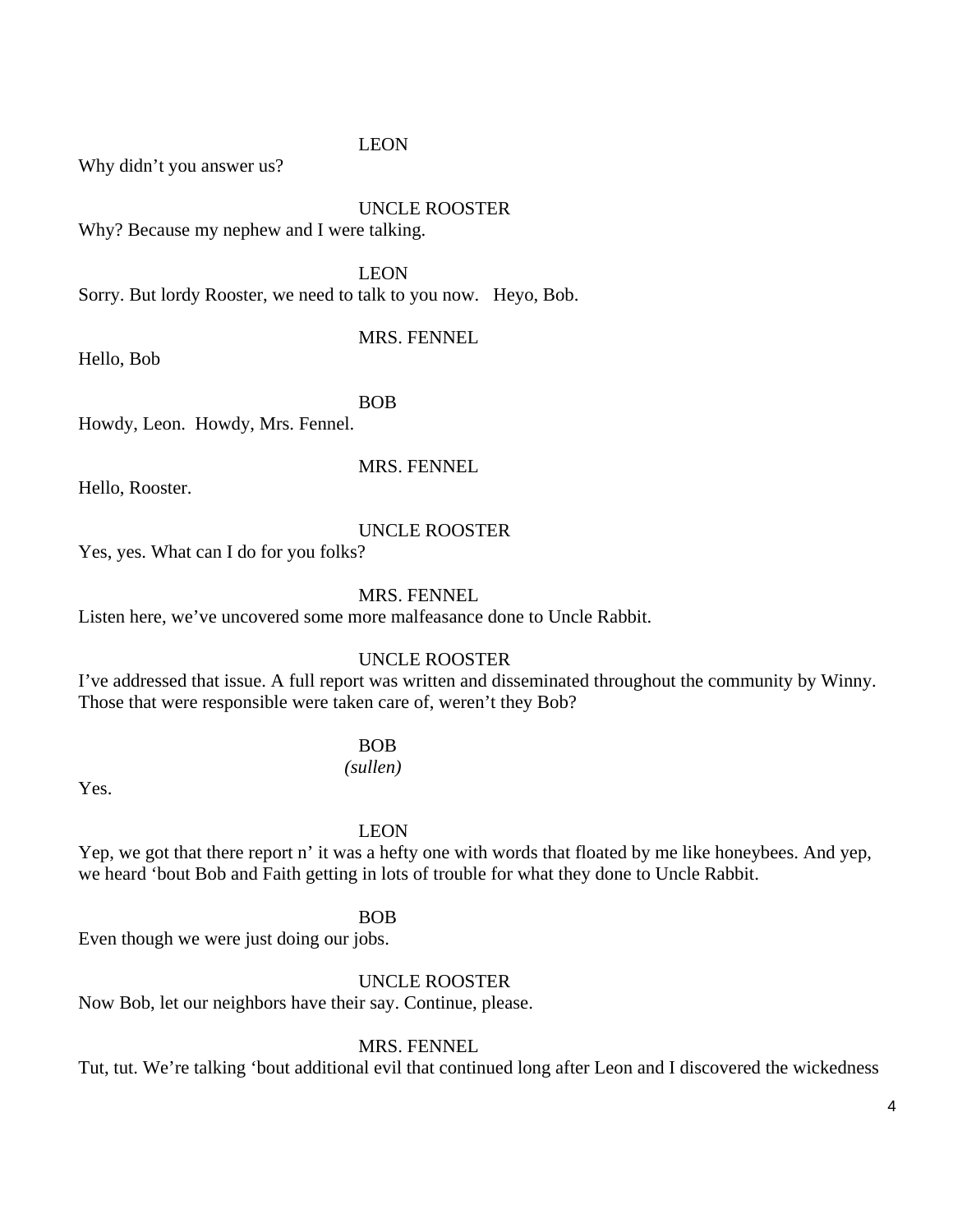and came to you, Rooster. We demand the truth be told 'bout the afterwards.

 LEON And our photographic proof we brought to Rooster at the time. Don't forget that.

MRS. FENNEL

No one's forgetting.

# UNCLE ROOSTER

But, as mayor, I offered up my condemnation on what was done to Rabbit.

BOB

And Uncle Rooster and Winny conducted an investigation into the matter. *(sullen)* I should know.

 LEON Oh bee-gees, that investigation wasn't worth the juice of a potato. Why the bad stuff continued to happen.

# UNCLE ROOSTER

I take umbrage at that comment, Leon.

 LEON *(unsure)* 

Umbrage?

 MRS. FENNEL *(to Leon)*  I'll tell you what it means later. Let's move on, shall we?

# UNCLE ROOSTER

Yes, the dreary past should be forgotten---

*(UNCLE RABBIT shifts his stress position)*

# UNCLE ROOSTER *(cont)*

--- so we can focus on the important and challenging future ahead in Lulu's Burg. Why the price of oats and grain continues to drag. Grasshoppers were seen milling about Rudolph's cornfield recently.

# MRS. FENNEL

Hold your horses. We have further proof that harm continued to be done to Uncle Rabbit after Winny's report---

(*UNCLE ROOSTER puffs up and interrupts)* 

UNCLE ROOSTER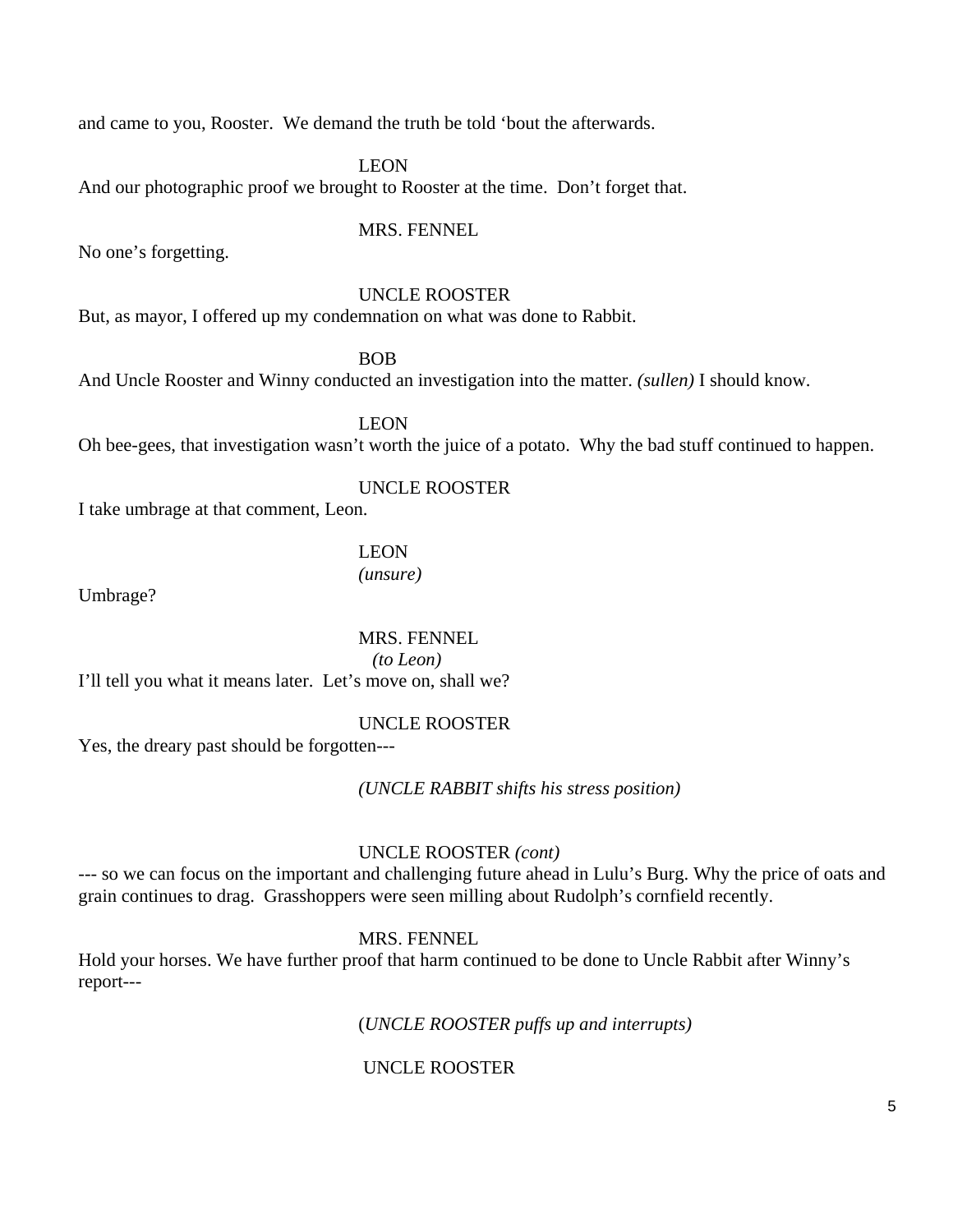Rabbit's situation was taken care of with both a thorough investigation and a strong heart-felt condemnation. Besides, you were all given a copy of Winny's report, weren't you?

*(LEON stomps)* 

LEON

Didn't I say so all ready?

#### UNCLE ROOSTER

Well? As I recall, the neighborhood wasn't all that upset after the report was issued.

LEON

We was plenty upset. *(to MRS. FENNEL)* Wasn't we?

*(MRS. FENNEL looks far into the distance. LEON and MRS. FENNEL step away from UNCLE ROOSTER and BOB.* 

# **Scene Two**

*(A flashback: A cow moos, a hen clucks, a horse neighs. FAITH enters carrying a pail of sudsy water and two scrub brushes. She hands one to BOB and they drop to their knees and commence scrubbing the floor. UNCLE ROOSTER stands behind them, and with disinterest watches them. LEON lulls happily on the ground. MRS. FENNEL sits next to him silently reading WINNY's report)* 

#### LEON

What do you think of Winny's report? Something I should read?

#### MRS. FENNEL

I dunno. It gallivants for its own pleasure And it talks 'bout Bob and Faith behind their backs. Says nothing 'bout how they got away with it.

#### **LEON**

I'll help you reckon it out. Read it to me.

#### MRS. FENNEL

You sur? (*LEON nods. Begins to read*) This inquiry has found there was confusion in the relationship between Uncle Rabbit and his niece, Faith, and nephew, Bob. Lack of interpersonal skills, a general lack of knowledge, and applying different rules to different situations made for an ambiguous relationship. As a result, wanton acts and grave breaches occurred. There was no clear delineation between Bob and Faith of what was acceptable behavior within the Holloway---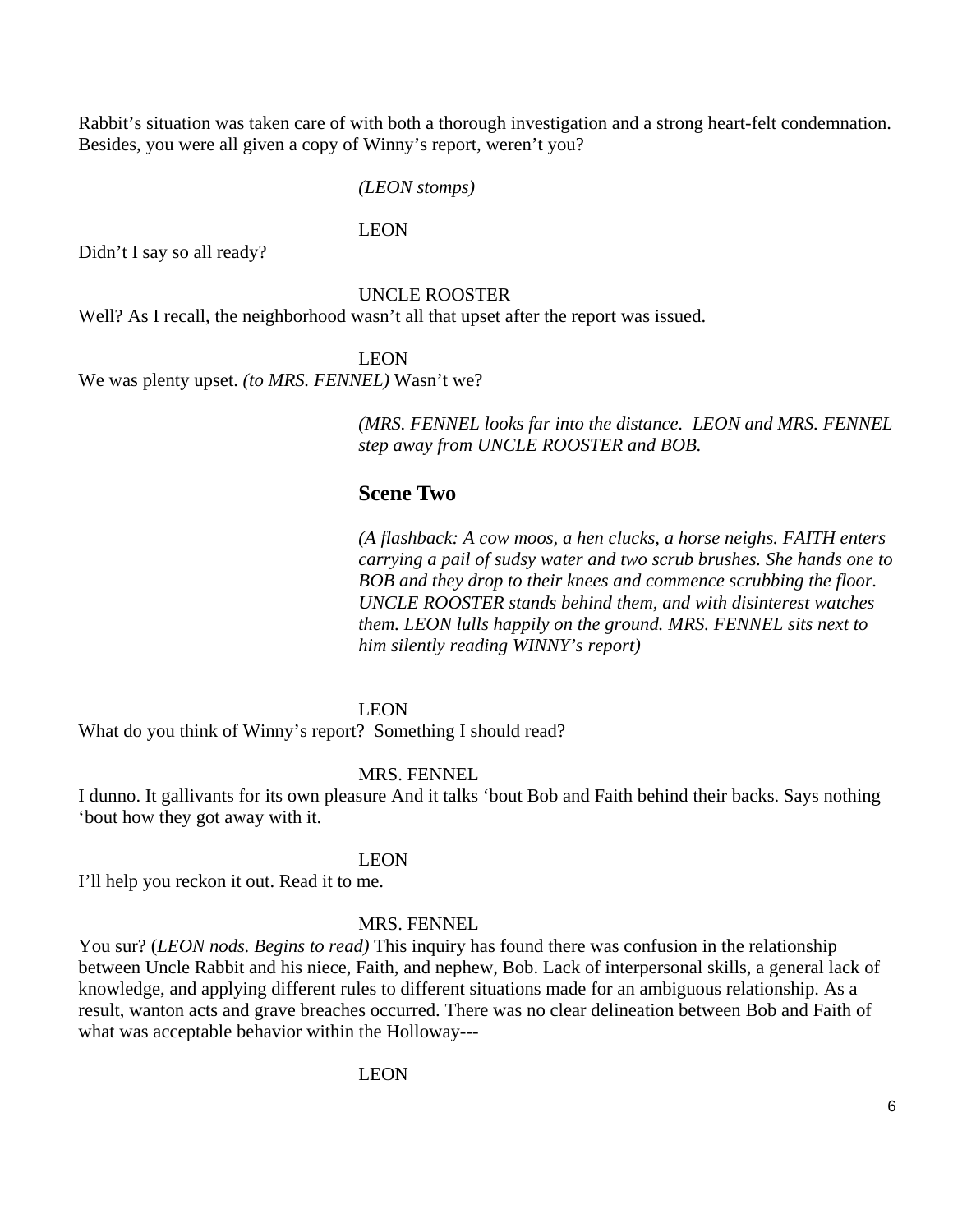Stop! Stop! *(stands up)* It's making my brains jump up n' down.

# MRS. FENNEL

I know it's squashy, but let me finish. *(stands up. Follows Leon around the stage)* . . . within the Holloway family. Bob and Faith engaged in flippant comments toward their uncle, which highlighted a lack of discipline. They fraternized unbecomingly, reveled in inconsistency, and maintained a questionable work ethic, which resulted in wayward acts. *Acts* that they initiated entirely on their own. It is not believed these siblings were part of any secret group---

*(LEON puts his hands over his ears)* 

LEON

Stop! Stop! I can't bear no more! *(lowers hands)* Here let me have it.

*(MRS. FENNEL hands LEON the report)* 

LEON

Does it say they're gonna scold and punish Bob and Faith for what they done to Uncle Rabbit?

MRS. FENNEL

It do near the back. But how can Mayor Rooster and Winny live in the same house with 'em and not know what's going on?

I dunno.

LEON

It says nothing about them.

LEON

Maybe, it says nutin cause there's nutin to be said.

MRS. FENNEL

MRS. FENNEL

No, that whole family is a pair of overalls needing mending.

# LEON

*(holds up report)* 

But this is proof we done good by Rabbit. Why Winny wouldn't have gone to all this trouble.

MRS. FENNEL

Well, it's more than I thought we get.

*(LEON admires report)*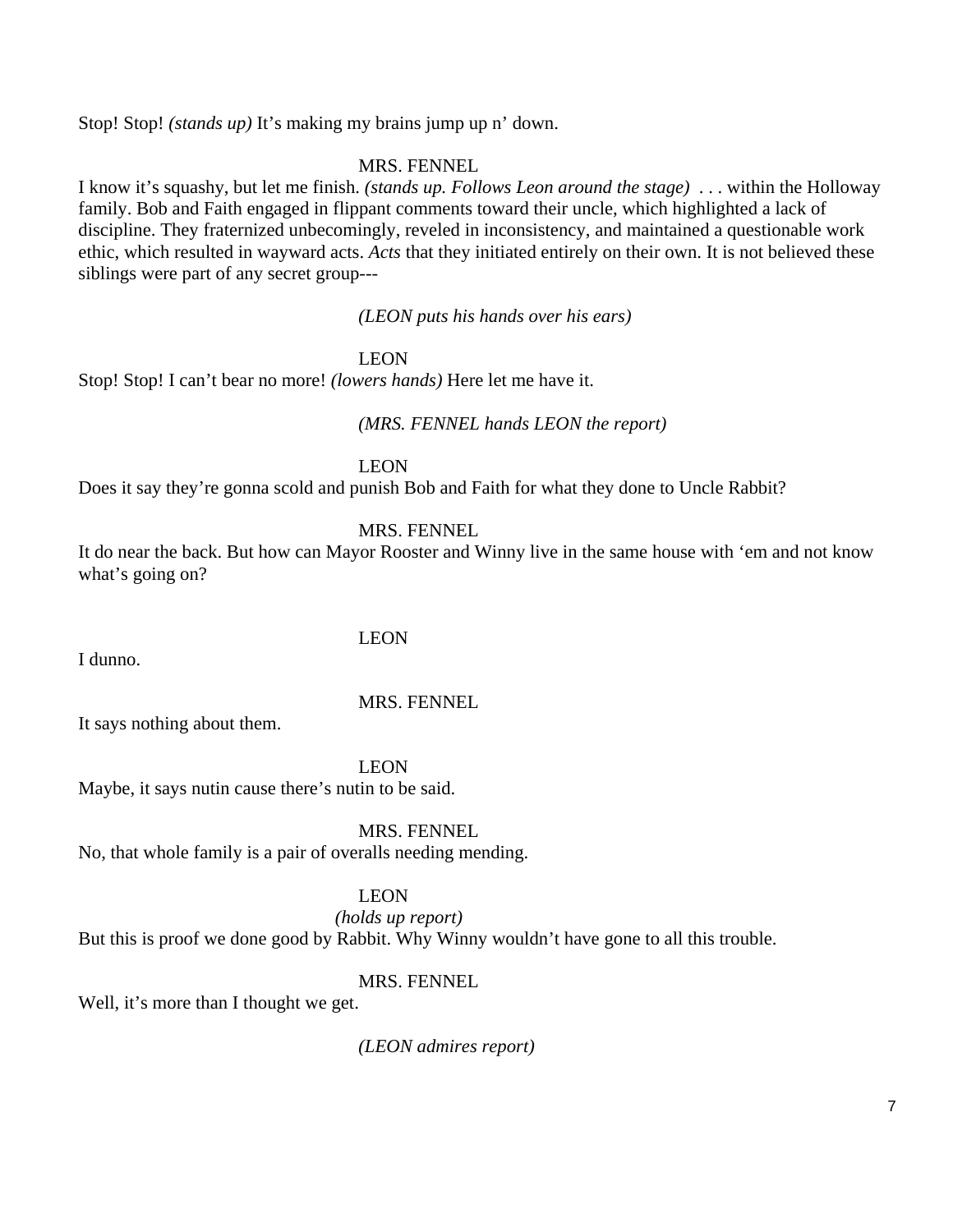LEON

Over a hundred pages.

# MRS. FENNEL

It is rather nice.

 LEON *(holds up report)*  I'm awfully proud what we done for Uncle Rabbit.

> *(Flashback ends: A cow moos, a hen clucks, a horse neighs. FAITH exits with pail and brushes. LEON and MRS. FENNEL return to UNCLE ROOSTER and BOB)*

# **Scene Three**

 *(Back to the present)* 

UNCLE ROOSTER

Am I right? After the report was given out, folks from Lulu's Burg didn't exactly press the issue further.

LEON

Hold on there, the town council brought it up.

UNCLE ROOSTER

And?

#### LEON

Gees-Louise, I don't recall what the final outcome was. I think that we just felt kinda icky 'bout the whole deal. Yeah, that was it. The icky-ness was acknowledged.

#### MRS. FENNEL

Tsk, tsk. That don't mean we can't call into account what we know now to be a for sure.

And that is . . . ?

UNCLE ROOSTER

MRS. FENNEL

That Uncle Rabbit was taking to Farmer Brown's Springhouse and messed with.

# UNCLE ROOSTER

So, what are you saying? That Rabbit should have been given an athletic uniform? Scientific equipment? Sent to the schoolhouse instead? Remember, he still hadn't come clean about the garden. Not that I know anything about the springhouse.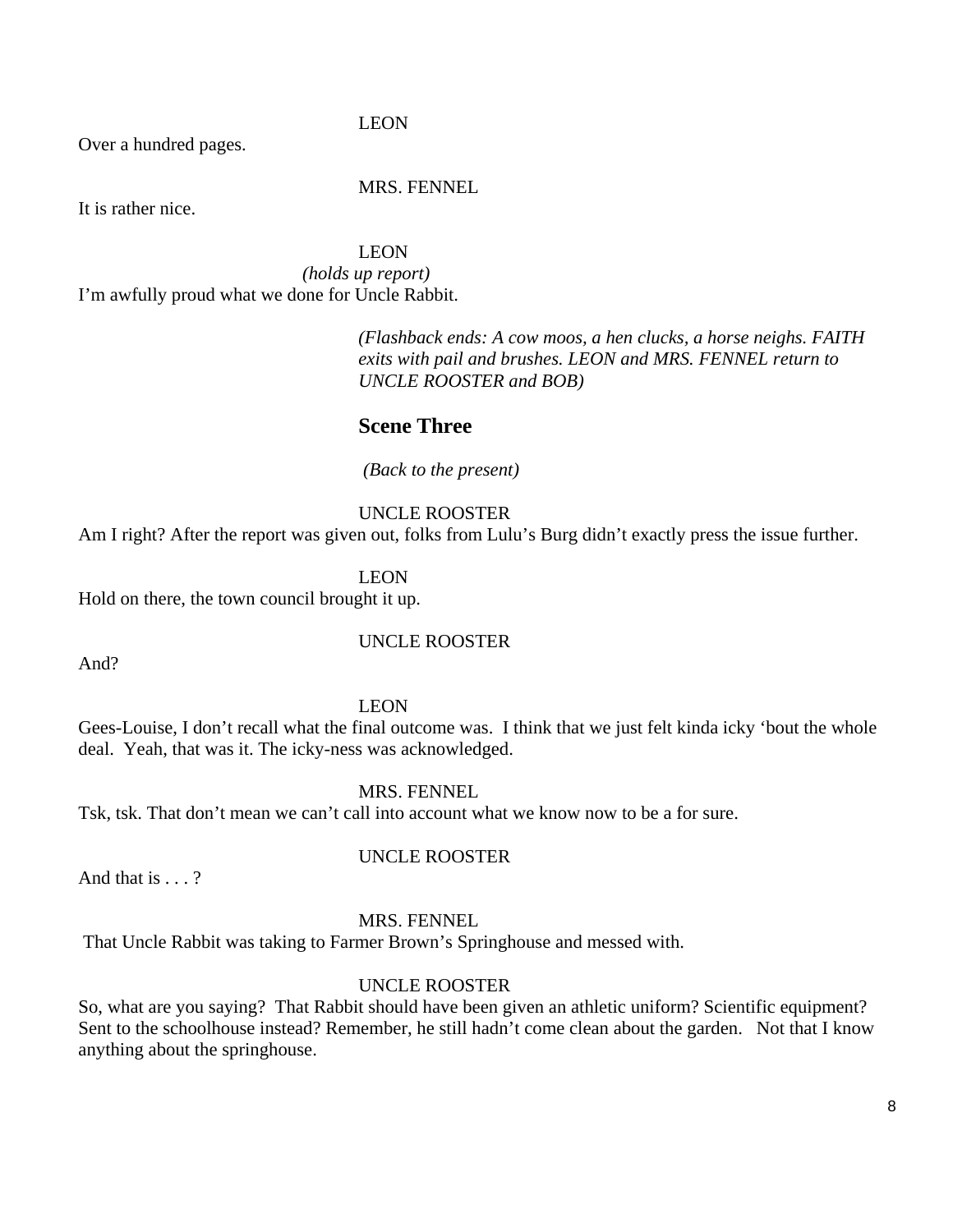#### MRS. FENNEL

Oh lordy, bad stuff was done to him in that there springhouse, Rooster.

# UNCLE ROOSTER

Hard to believe. From what I recall, Rabbit was more predator than prey. Besides, what's your point?

BOB

She's saying Uncle Rabbit was mistreated.

#### UNCLE ROOSTER *(irritated)*

Thank you, Bob.

LEON

She's saying more than that!

#### MRS. FENNEL

I kin speak for myself. I'm saying after all your flapping 'bout ending Uncle Rabbit's mistreatment and it being wrong 'n all, he was sent away for more of the same.

#### UNCLE ROOSTER

And . . . ?

#### MRS. FENNEL

Well, we want the truth 'bout why that happened.

#### UNCLE ROOSTER

And . . . ? *(slight beat)* Where's your proof?

*(LEON revs himself up like a car motor)* 

#### LEON

Vroom, Vroom. Ain't you seen nutin? We is constantly learning something new almost every day 'bout that funny business done to Uncle Rabbit. Why Scottie G. and Griselda B. have written articles for *The Gazette* detailing it---

#### MRS. FENNEL *(interrupts)*

There's photographic evidence---

#### LEON

*(interrupts)* 

And Winny's official to-do lists have been leaked over and over.